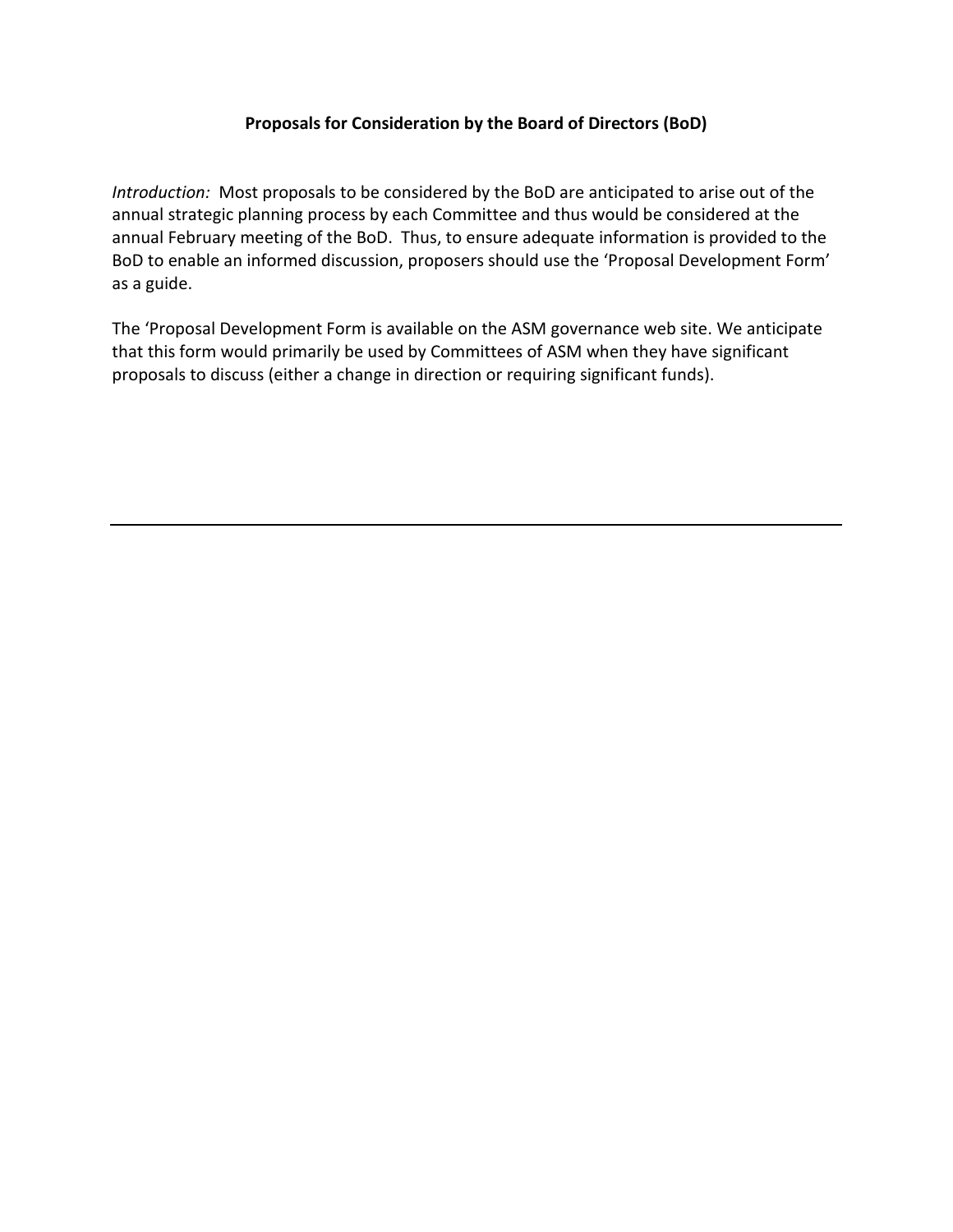## **Proposal Development Form**

**Instructions:** Please provide as much detail as possible regarding the proposed program and make note of the due date for submission for consideration at the February Board of Directors meeting. Instructions for what should be considered within each subsection are indicated in blue. Please try to limit your proposal to 3 pages, single spaced.

**Proposed by:** [Provide name of Committee or sub-committee and name of primary contact]

*Short description of goals of the program*: [ $2-5$  sentences. What is the goal of the program? Will the program build awareness, appreciation, understanding, competencies and/or partnerships?]

*Background Information:* [What led to the development of this proposal? Why is the program needed? What 'gap(s)' is/are being addressed by the program?]

*Detailed description of program:* [Description of the program goals, how it would be set up, etc. Include discussion of benefit to ASM membership. Which group(s) within ASM or other(s) would benefit from the program? How would one solicit feedback from these groups during the design/development phase to ensure their needs are met? Please indicate how the program might provide opportunities to advertise ASM and/or recruit members.]

*Describe potential impact of the program:* [Is this proposal part of a larger initiative and if so how would it contribute to the larger project? How might the program advance the microbial sciences?]

*Is this a proposal for a pilot program or a recurring program?* [If proposal is for a pilot program indicate how long it would run before evaluation for continuation.]

*How will the Program be assessed?* [How will success be measured and what tools will be implemented? What will success look like? If this is a recurring program, how long should it be allowed to endure before evaluating the program for success?]